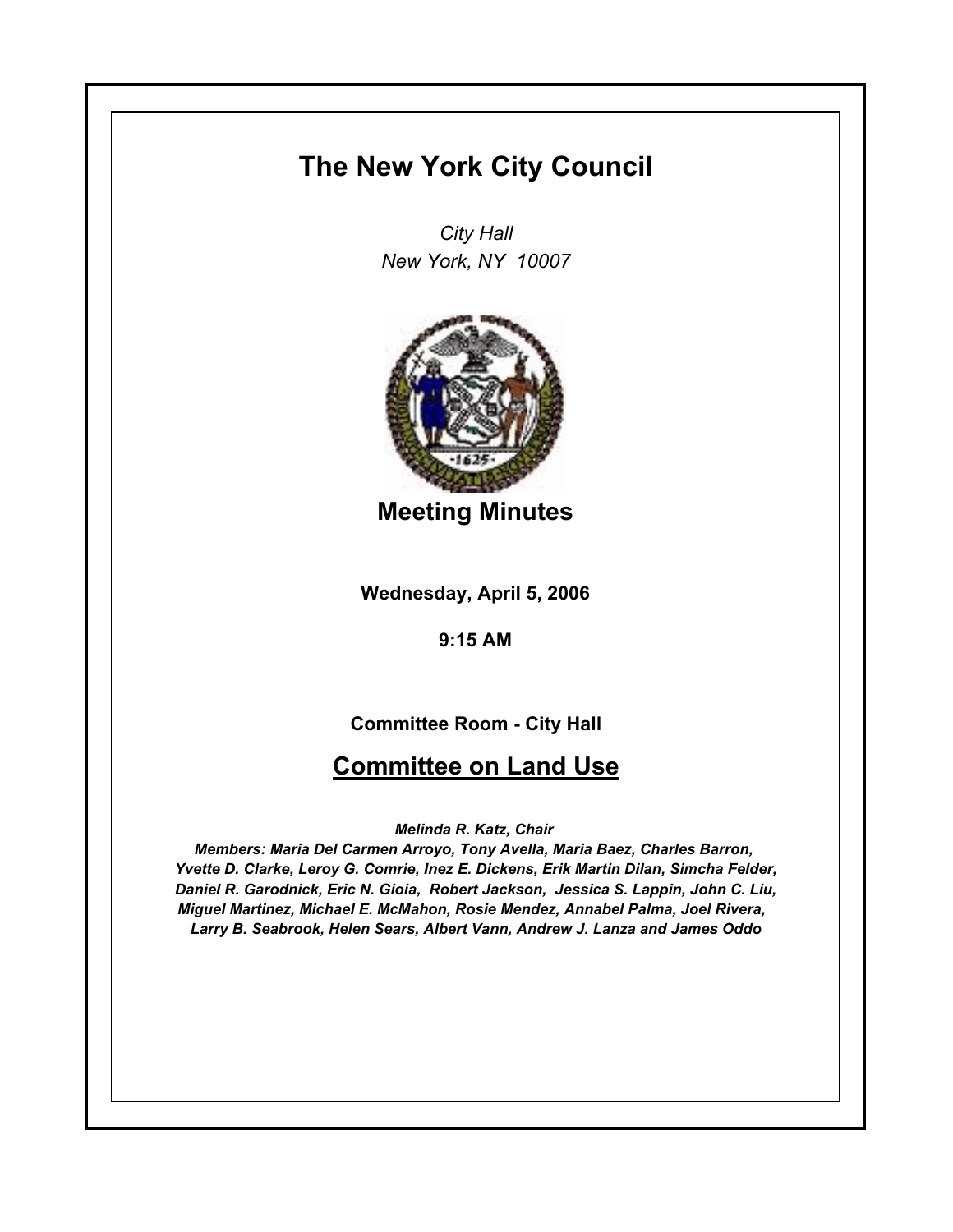| Roll Call    |                                                                                                                                                                                                                                     |
|--------------|-------------------------------------------------------------------------------------------------------------------------------------------------------------------------------------------------------------------------------------|
|              | Present,                                                                                                                                                                                                                            |
|              | Katz, Arroyo, Avella, Baez, Dickens, Felder, Garodnick, Gioia, Lappin, Liu,<br>Martinez, McMahon, Rivera, Sears and Vann                                                                                                            |
|              | Absent,<br>Barron, Clarke, Comrie Jr., Dilan, Jackson, Mendez, Palma, Seabrook, Lanza<br>and Oddo                                                                                                                                   |
| LU 0032-2006 | Uniform Land Use Review Procedure application no. 060130 ZMK,<br>pursuant to §197-c and §197-d of the New York City Charter,<br>concerning changes to the zoning map, Borough of Brooklyn,<br>Council District nos. 44, 45 and 48.  |
|              | This Land Use Application was Hearing Held by Committee                                                                                                                                                                             |
|              | A motion was made that this Land Use Application be Approved by Committee<br>with Modifications and Referred to CPC approved by Roll Call.                                                                                          |
|              | Affirmative, 15 -                                                                                                                                                                                                                   |
|              | Katz, Arroyo, Avella, Baez, Dickens, Felder, Garodnick, Gioia, Lappin, Liu,<br>Martinez, McMahon, Rivera, Sears and Vann                                                                                                            |
|              | Absent, $10 -$                                                                                                                                                                                                                      |
|              | Barron, Clarke, Comrie Jr., Dilan, Jackson, Mendez, Palma, Seabrook,<br>Lanza and Oddo                                                                                                                                              |
| LU 0070-2006 | Uniform Land Use Review Procedure application no. 060235 ZMQ,<br>pursuant to §197-c and §197-d of the New York City Charter,<br>concerning changes to the zoning map, Borough of Queens,<br><b>Council District nos. 23 and 24.</b> |
|              | This Land Use Application was Hearing Held by Committee                                                                                                                                                                             |
|              | A motion was made that this Land Use Application be Approved by Committee<br>with Companion Resolution approved by Roll Call.                                                                                                       |
|              | Affirmative, 15 -<br>Katz, Arroyo, Avella, Baez, Dickens, Felder, Garodnick, Gioia, Lappin, Liu,<br>Martinez, McMahon, Rivera, Sears and Vann                                                                                       |
|              | Absent, $10 -$<br>Barron, Clarke, Comrie Jr., Dilan, Jackson, Mendez, Palma, Seabrook,<br>Lanza and Oddo                                                                                                                            |
| LU 0090-2006 | Uniform Land Use Review Procedure application no. 050203 ZMK<br>pursuant to §197-c and §197-d of the New York City Charter,<br>concerning changes to the zoning map, Borough of Brooklyn,<br><b>Council District no. 39.</b>        |
|              | This Land Use Application was Hearing Held by Committee                                                                                                                                                                             |
|              | A motion was made that this Land Use Application be Approved by Committee<br>with Companion Resolution approved by Roll Call.                                                                                                       |